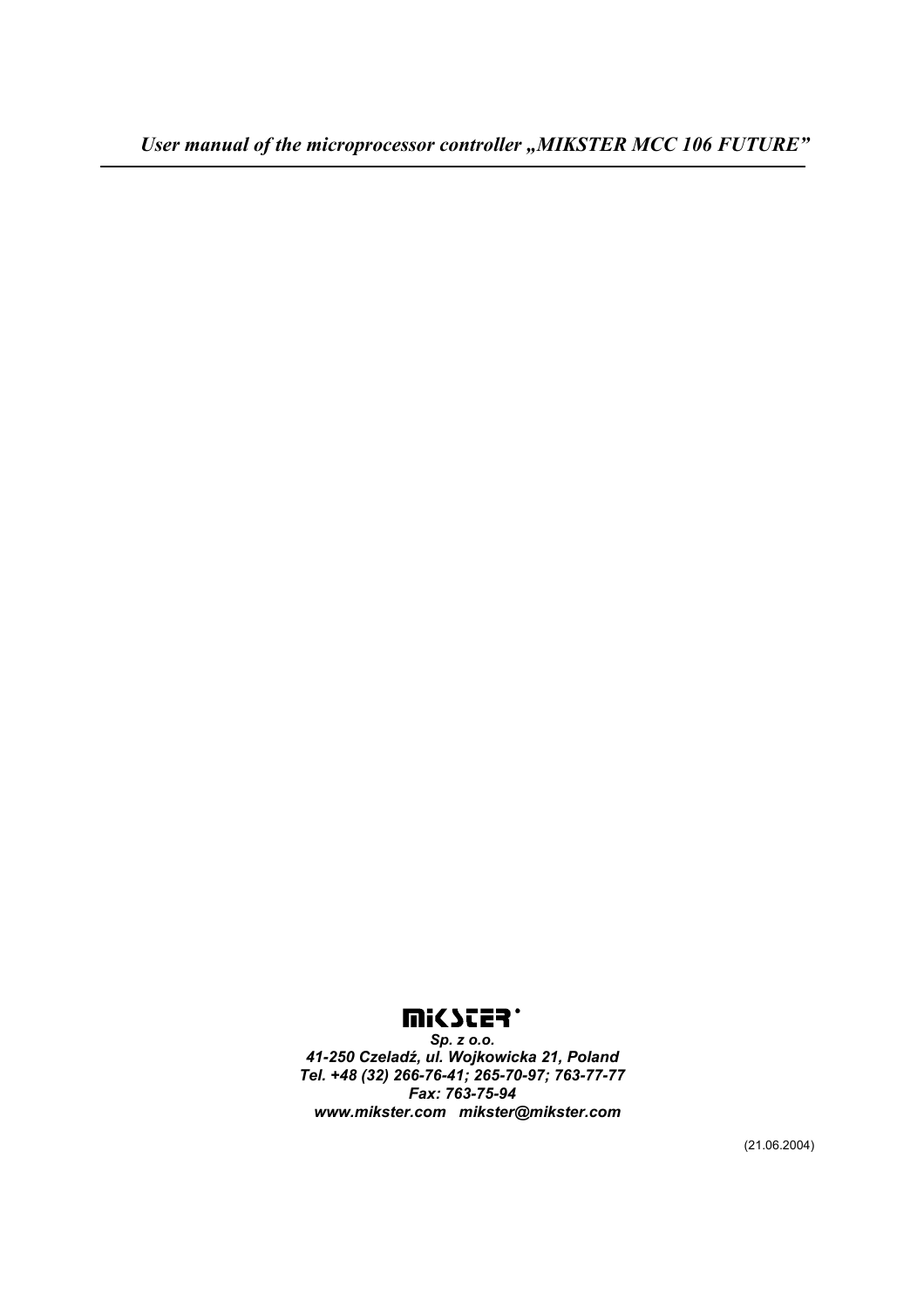# **CONTENT**

| 4.2 STARTING OF EXECUTION OF A TECHNOLOGICAL PROGRAM USING S.M. "MIKSTER |  |
|--------------------------------------------------------------------------|--|
|                                                                          |  |
|                                                                          |  |
| 4.3. MANUAL CHANGING OF PARAMETERS OF THE TECHNOLOGICAL PROCESS DURING   |  |
|                                                                          |  |
|                                                                          |  |
|                                                                          |  |
|                                                                          |  |
|                                                                          |  |
|                                                                          |  |
|                                                                          |  |
|                                                                          |  |
|                                                                          |  |
|                                                                          |  |
|                                                                          |  |
|                                                                          |  |
|                                                                          |  |
|                                                                          |  |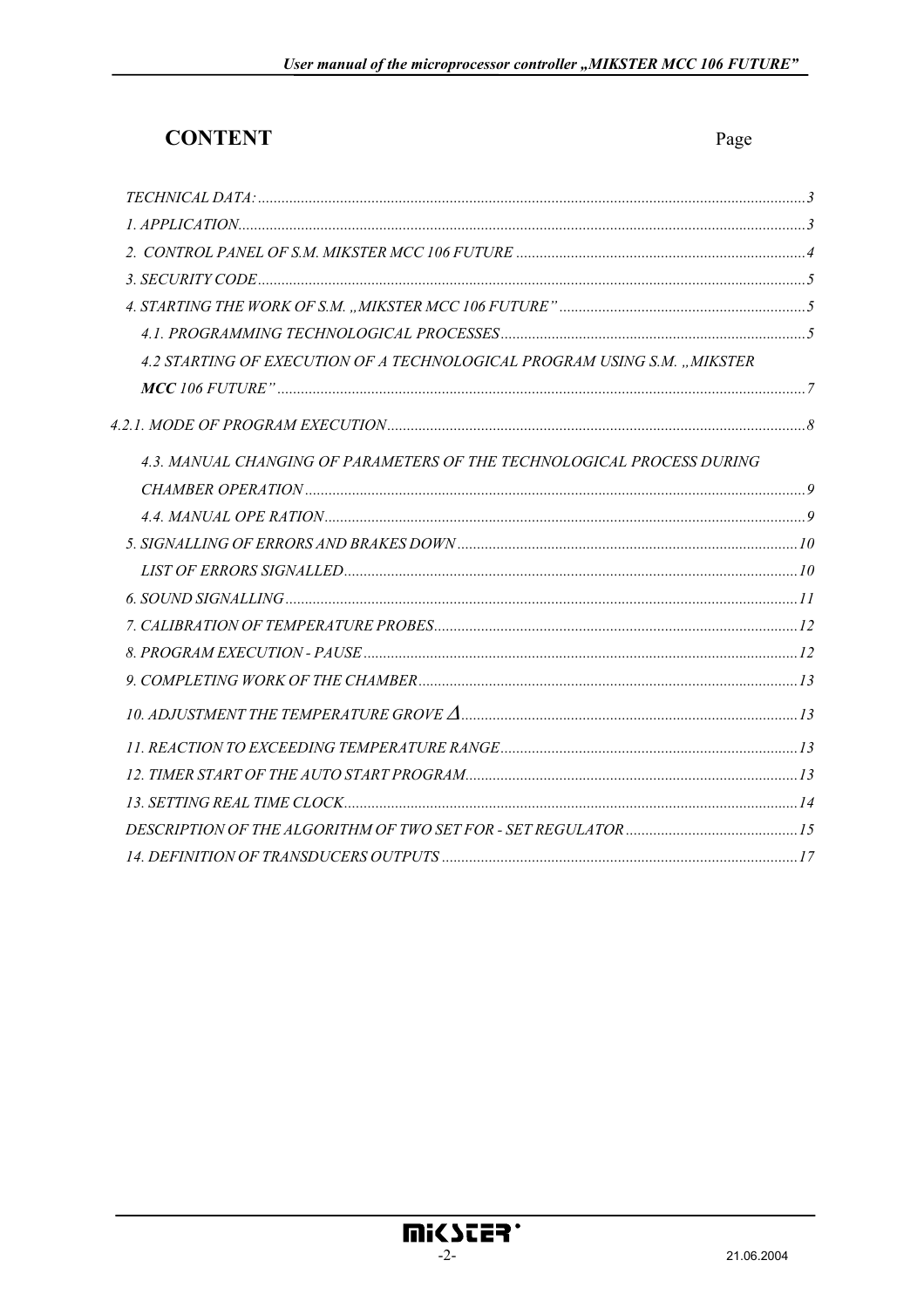## *TECHNICAL DATA:*

#### **POWER SUPPLY:**

 $\sim$  24V (AC), TRANSFORMER 220-24V PROVIDED

#### **DESIGNED:**

ONE MODELLED, TYPE "FRONT PANEL"

#### **OUTPUTS:**

- 8 or 10 TRANSDUCER OUTPUTS (SHORT CIRCUIT) 250V, Σ CURRENT OF TRANSDUCERS CONNECTED Icmax = 4A
- RS PORT (232 OR 485) FOR COMMUNICATION WITH THE CONTROLLER **COMPUTER**

#### **INPUTS:**

- 2 MEASUREMENT CHANNELS, TEMPERATURE PROBE PT-100 (PT-500) MEASURING RANGE -20<sup>o</sup>C TO +400<sup>o</sup>C, RESOLUTION 0.1<sup>o</sup>C
- BINARY CONTROL INPUT -220V AC

## *1. APPLICATION*

The basic functions of S.M. MIKSTER MCC 106 FUTURE are:

- measuring of the temperature of the chamber
- measuring of the temperature of the batton
- control of 8 (optionally 10) actuators
- analysis and signalling brake down statuses
- automatic execution of work program

The MCC 106 FUTURE controller is capable of programming a maximum of 50 technological programs which may be freely adapted by the user.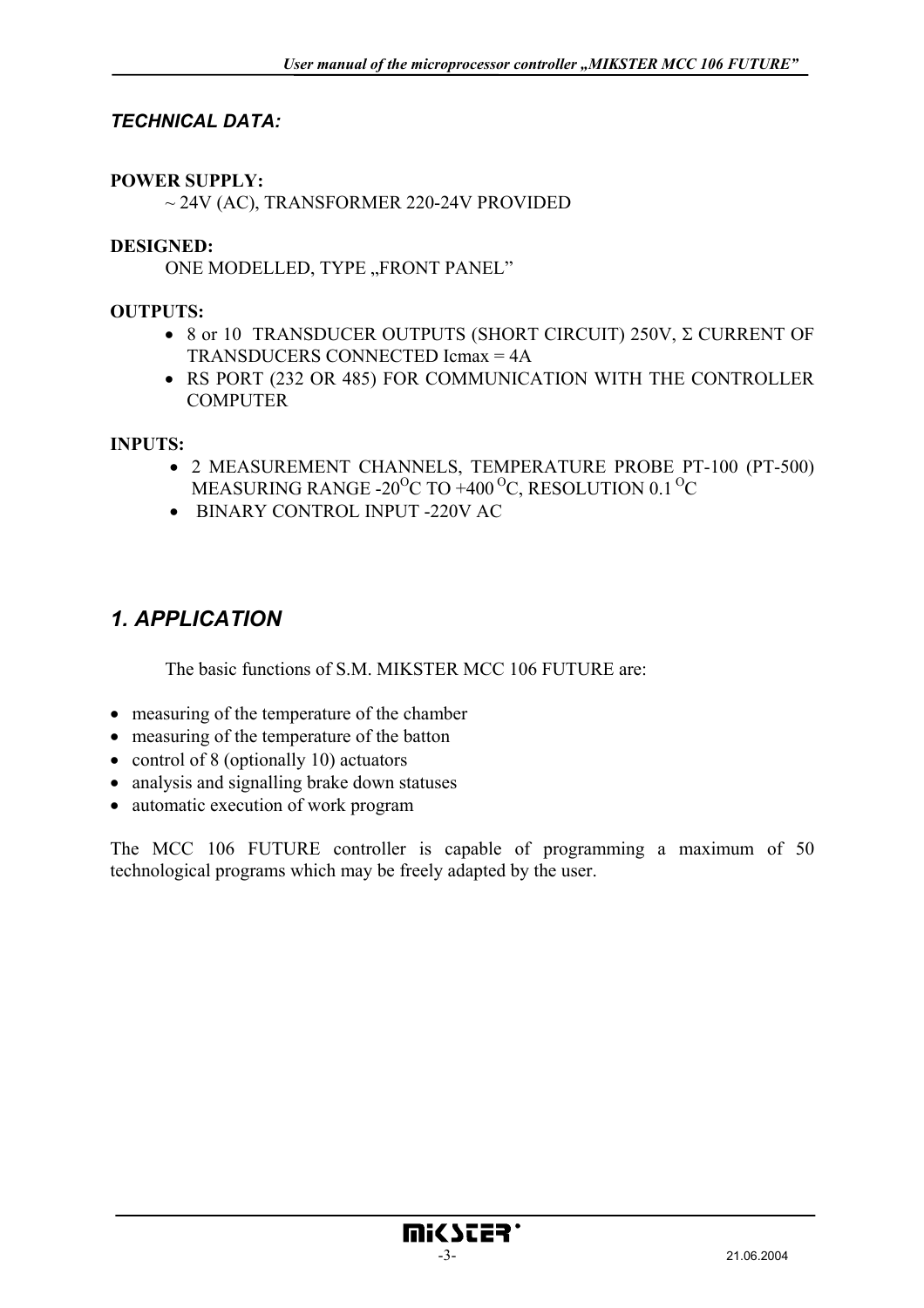# *2. CONTROL PANEL OF S.M. MIKSTER MCC 106 FUTURE*

 All operations connected with start up of the controller, programming, manual changes etc. Are performed using the control panel.



The panel consists of the following functional blocks:

- numerical displays -1-
- signalling diodes -2-
- numerical keys -3-
- function keys -4-
- devices status keys -5-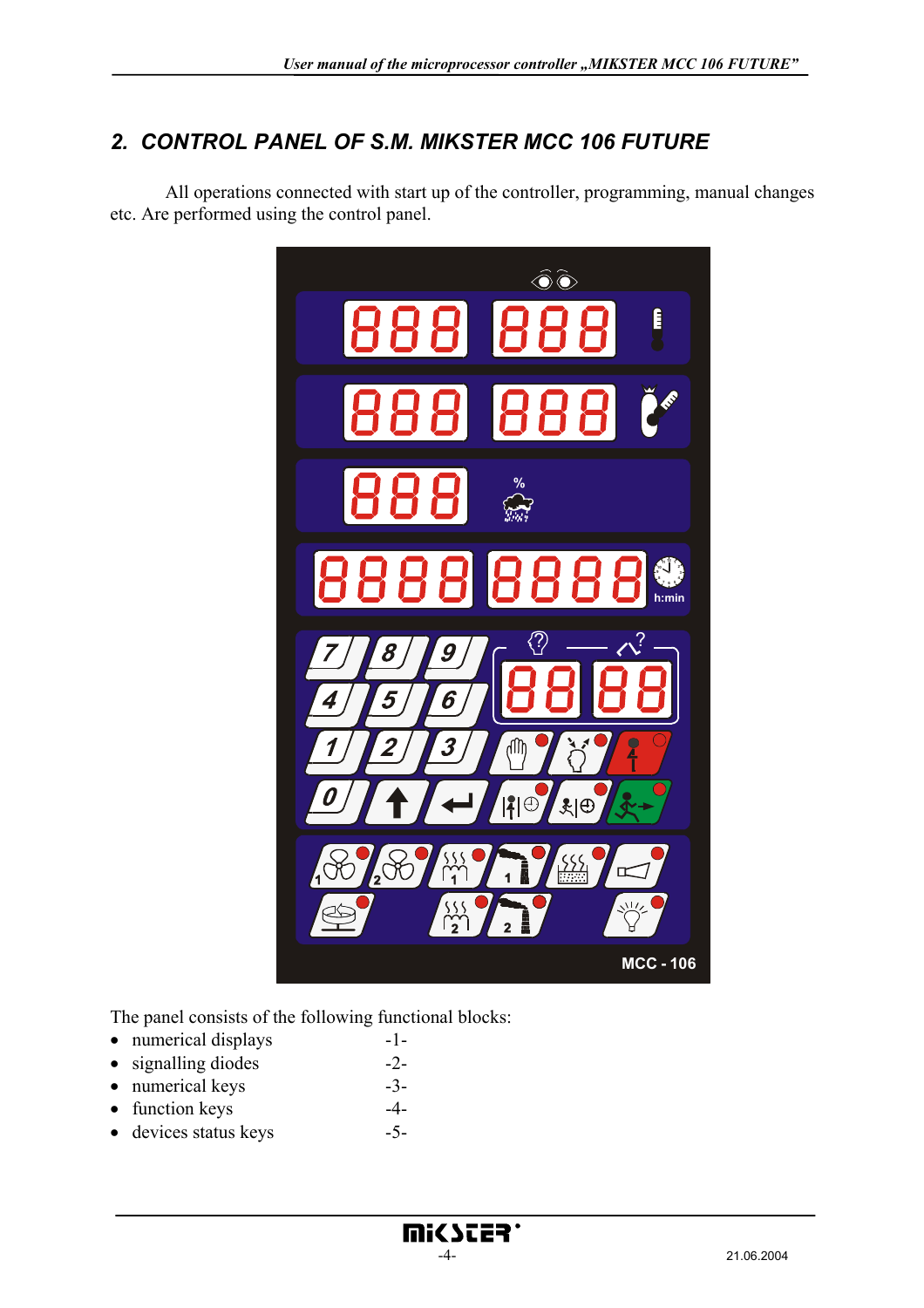All information concerning the status of the controller S.M. "MIKSTER MCC 106 FUTURE" at work (work status, values of parameters programmed and red, signalling on / off devices) are displayed by numerical displays and diodes.

 If a particular device is working or a particular function is active, the diode lit contiuesly blinking diodes signal temporary or brake down status. Introducing data to the memory of S.M. "MIKSTER MCC 106 FUTURE" data correction, recalling the particular functions of the controller is performed by pressing suitable function keys, numerical keys and device status keys.

## *3. SECURITY CODE*

In order to protect data stored in the memory of S.M. "MIKSTER MCC 106 FUTURE" from unauthorised access a security code was introduced. The code must be given when we want to introduce changes in data concerning technological programs (detail description item **4.1**).

 The security code is set by the service of the curing chamber. The default values are **222 222**.

# *4. STARTING THE WORK OF S.M. "MIKSTER MCC 106 FUTURE"*

 After power supply switched on the displays of the controller, display **TEST** for about 5 seconds and then **STOP**, which signals correct operation of the system.

At that moment it is possible to start the following functions of S.M. "MIKSTER MCC 106 FUTURE":

- programming technological processes (programming mode),
- setting up fixed parameters (set up mode),
- manual mode,
- starting up a program executed by S.M. "MIKSTER MCC 106 FUTURE" (automatic work mode).

## *4.1. PROGRAMMING TECHNOLOGICAL PROCESSES*

In S.M. "MIKSTER MCC 106 FUTURE" the user may programme up to 49 technological programs (1-49).

Each program consists of 10 (20) cycles with the possibility of programming them at the users option.

The programming amount to storing the required data (chamber temperature, batton temperature, humidity etc.) by performing a serious of programming cycles.

Switching S.M. "MIKSTER MCC 106 FUTURE" into the programming mode: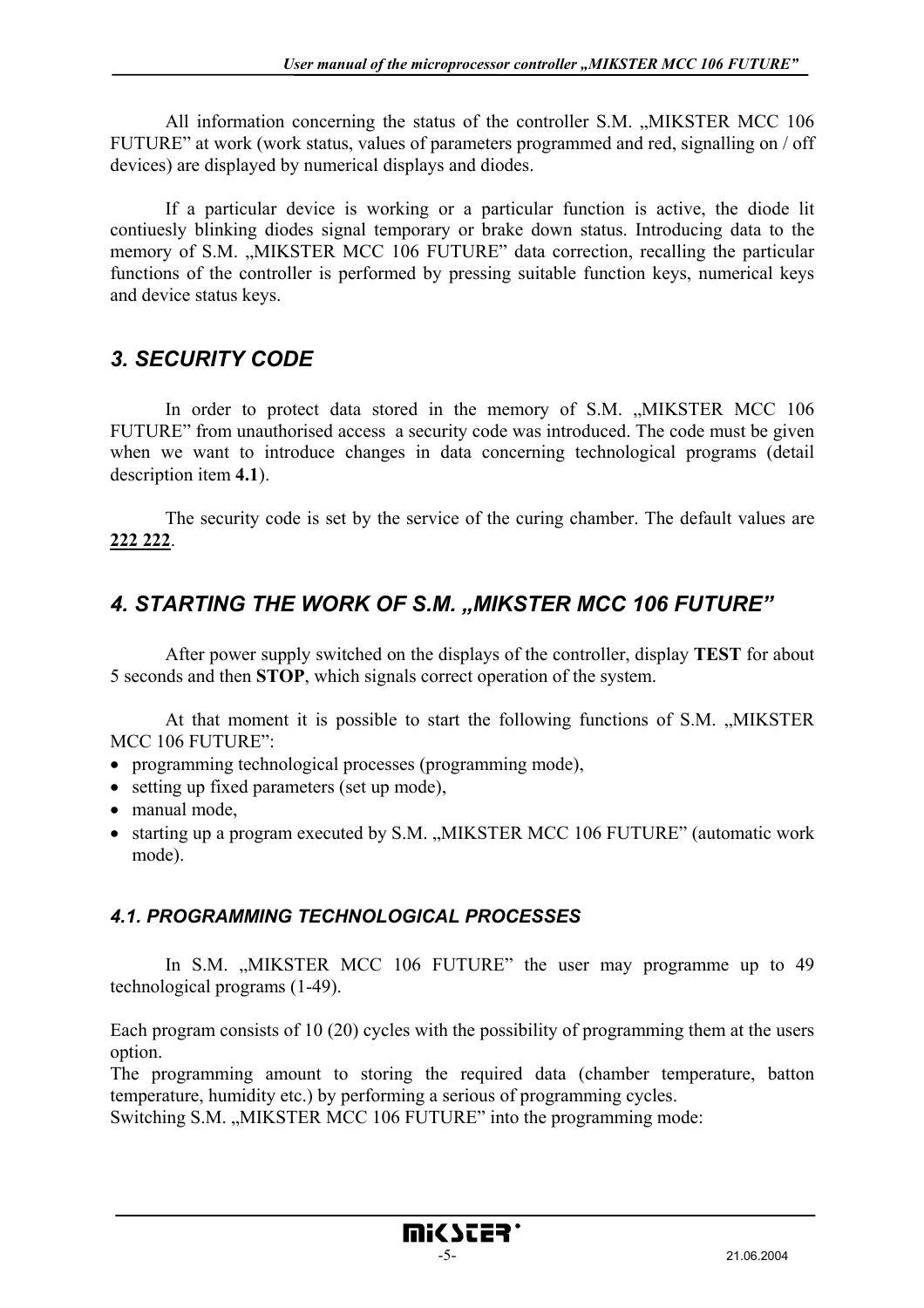

• press the key (code **000 000** is displayed)

• introduce three first digits of the security code by pressing the numerical keys.



Press  $\Box$  key then enter the following 3 digits of the security code. Pressing the  $k \sim \sim$  key switches the active field of the parameter introduced.

Accept by pressing the key  $\Box$  again.

If correct code has been introduced, the device switches in the program in mode, the displays show the number of cycle 00 and the number of the program which we want to store.

If wrong security code has been given S.M. "MIKSTER MCC 106 FUTURE" returns to stand by mode.

Introduce the number of the program 00-49 by pressing numerical keys (the digits will blink in turn)



• press  $L \cup \mathbb{R}$ ey, Then use the numerical keys

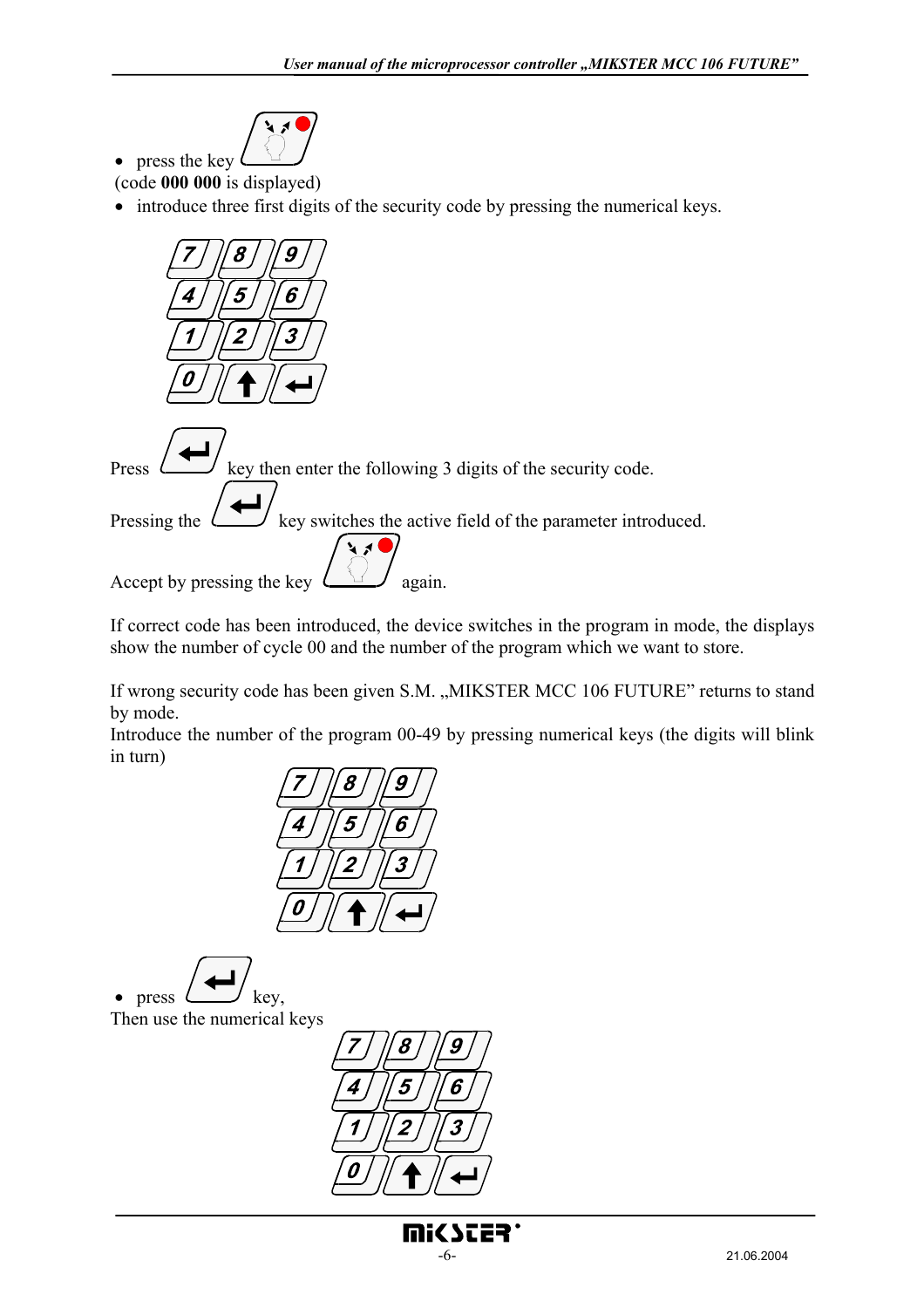to store in turn:

- CHAMBER TEMPERATURE [DEG C]
- BATTON TEMPERATURE [DEG C]
- TEMPERATURE GROVE  $(\Delta)$  [DEG C / min]
- RELATIVE HUMIDITY [%]
- CYCLE EXECUTION TIME [hours, minutes]

If acceptable range of values being introduced is exceeded, 0 will be stored and the operation is repeated. Also if the user attempt to enter two many digits, storing that field starts again.

After correct values have been introduced, move to the next data field by pressing . While storing a technological program it's necessary to define the status of executory devices (executory device ON/OFF). This is done by pressing device status keys.



After parameters of a particular complete cycle are stored and find correct, press

key and device will be ready for programming another cycle.

- By pressing the  $\Box$  key, the users moves to the next cycle 00-09(19); after cycle 9(19) follows the cycle 00.
- To move to programming the next program, press  $\sqrt{t}$  key.
- After all the cycles have been programmed to complete operation and store the data in

memory press the key  $\Box$  The controller switches into stand by mode and **STOP** is displayed.

### *4.2 STARTING OF EXECUTION OF A TECHNOLOGICAL PROGRAM USING S.M. "MIKSTER MCC 106 FUTUTRE"*

An automatic cycle (start up of the chamber) may take place if S.M. "MIKSTER MCC 106 FUTURE" is in stand by mode (**STOP** is displayed) in order to do that act as follows:



- press  $k_y READY$  is displayed, program number field blinks.
- introduce the number of the program with numerical keys and then the number of the cycle from which execution of the program will begin.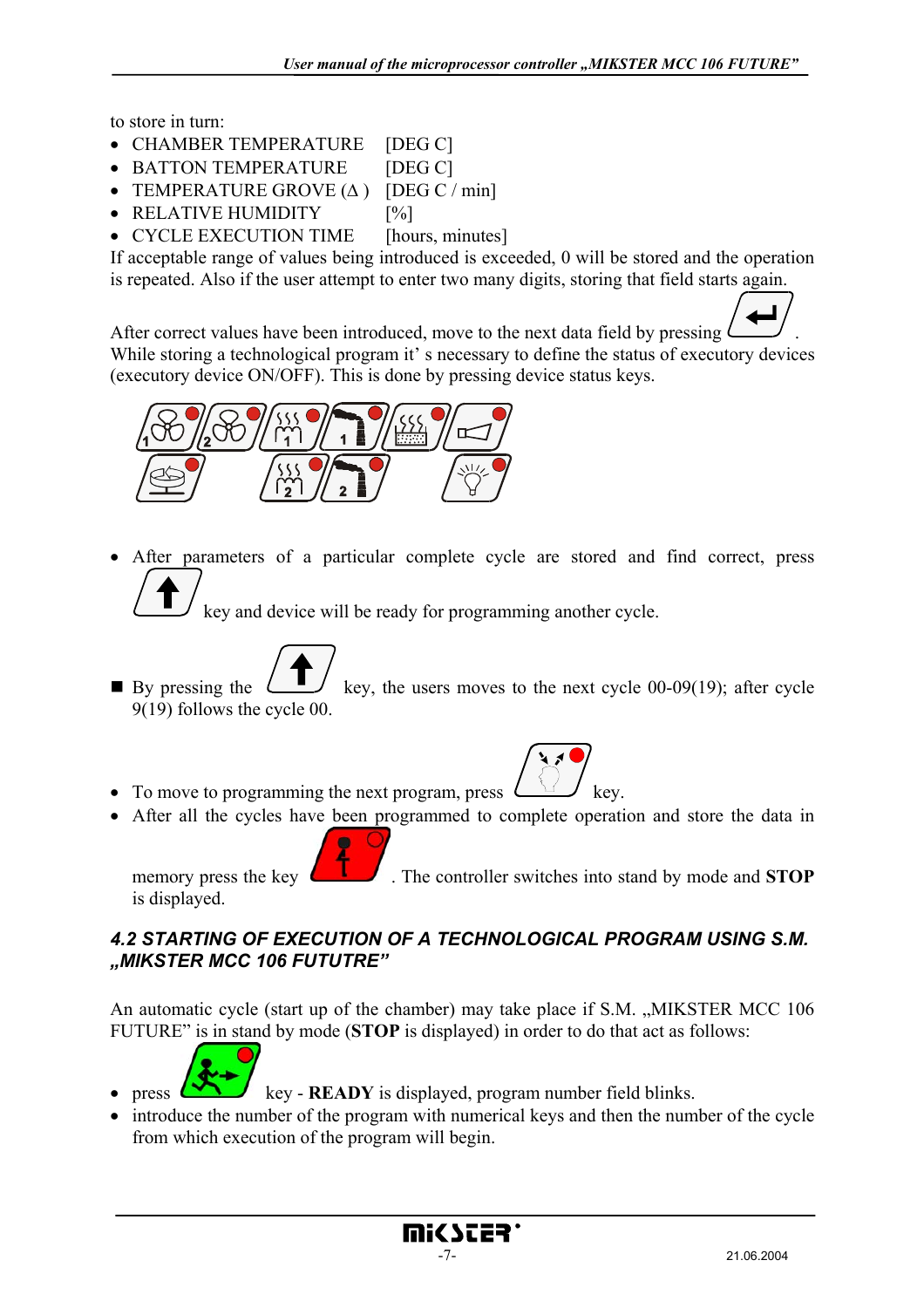

Change the field by pressing  $\left(\frac{1}{\sqrt{1-\epsilon}}\right)$  (the start up progress may be stopped by pressing **STOP** key, S.M. "MIKSTER MCC 106 FUTURE" will then return to stand by mode and **STOP** will be displayed.)

- After program number has been entered correctly, confirm by pressing
- $\blacksquare$  The chamber starts operation

## *4.2.1. MODE OF PROGRAM EXECUTION*

By starting a program, S.M. "MIKSTER MCC 106 FUTURE" will control executory devices based on the parameters which has been programmed and checking program execution conditions and timing.

For S.M. "MIKSTER MCC 106 FUTURE" complete a cycle, the following conditions must be made:

### **Example 1**

(Batton temperature programmed more than 0; cycle time programmed more than 0) cycle will be completed when:

- batton temperature read out is more than or equal batton temperature programmed or
- cycle time read out is more than or equal cycle time programmed

## **Example 2**

(Batton temperature programmed more than 0; cycle time programmed  $= 0$ ) cycle will be completed when:

• batton temperature read out is more than or equal batton temperature programmed

## **Example 3**

(Batton temperature programmed  $= 0$ ; cycle time programmed more than 0) cycle will be completed when:

• cycle time read out is more than or equal cycle time programmed

Chamber operation will be completed after all cycles of the program have been executed. If we want a particular cycle to be excluded, we should programme both

- batton temperature programmed  $= 0$
- cycle time programmed  $= 0$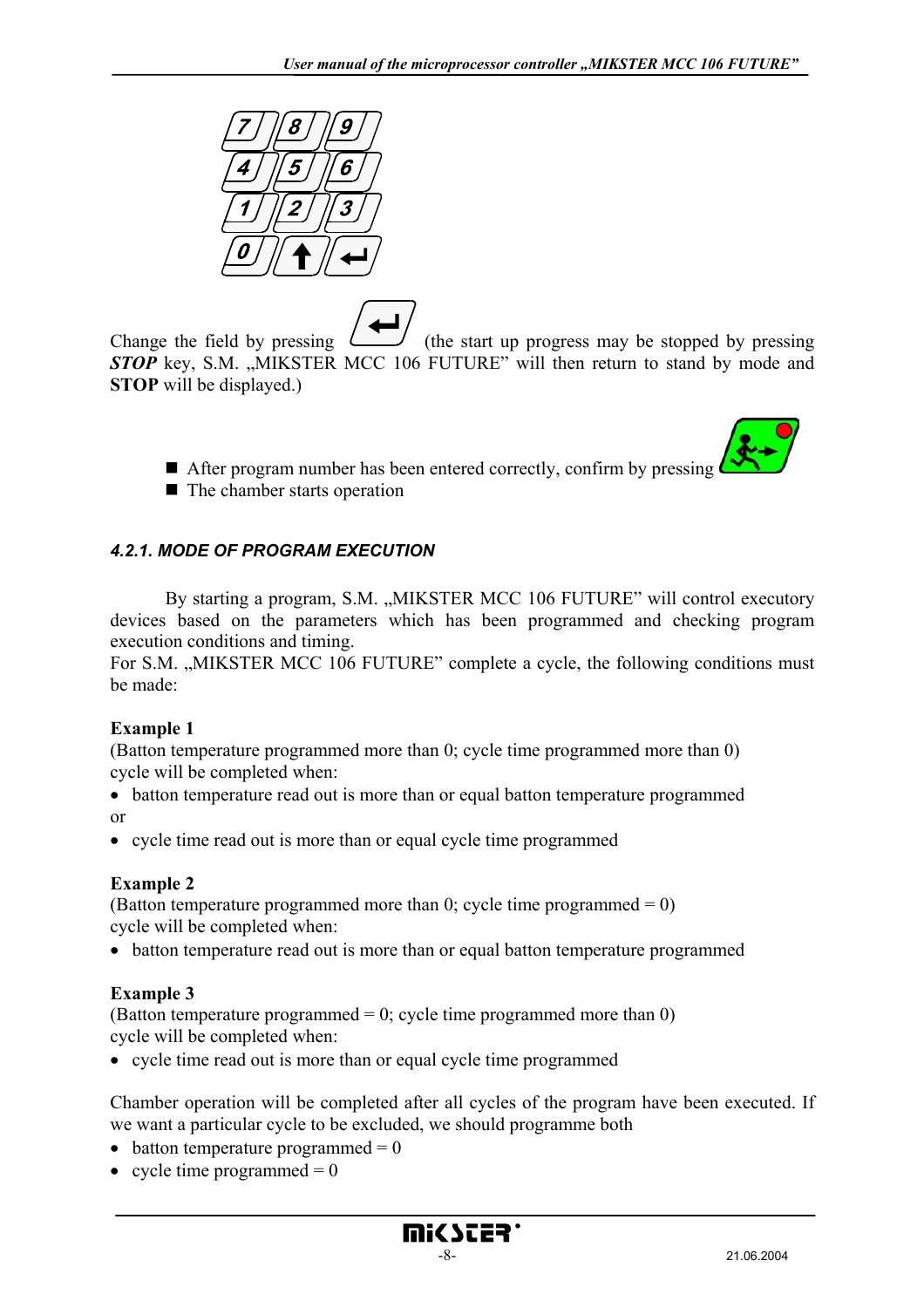## *4.3. MANUAL CHANGING OF PARAMETERS OF THE TECHNOLOGICAL PROCESS DURING CHAMBER OPERATION*

During the work of the curing chamber it's possible to correct manually the program data stored earlier. To achieve this proceed as follows:



- press the key  $\overline{\bigcup_{i=1}^{\infty}$  (all peogram parameters of the cycle being executed are displayed),
- like in item 4.1 introduce changes in the program pressing the

The parameters of the particular cycles of the program are being displayed therefore in the meantime temperature read out of the chamber and of the batton are not available. Fleshing cycle numbers confirms that the cycle is not being executed.

• The operation of manual correction of data is confirmed by pressing  $\overline{\bigcup_{k=1}^{k} A_k}$  key again.

Only then the data is stored in the memory of the controller and it will execute the changes introduced. If completion of data introduction takes place in a different cycle, then do one that had been executed, the chamber will continue executing the cycle during which the operation of manual data correction was executed.

## *4.4. MANUAL OPE RATION*

In order to operate the curing chamber manually, the following operation are to be executed: S.M. "MIKSTER MCC 106 FUTURE" should be in stand by mode **STOP** is displayed.



- press the key  $(1)$  (0-ed programmed parameters are displayed)
- by pressing the status keys of the executory devices (ventilator, air flap, smoke flap etc.)

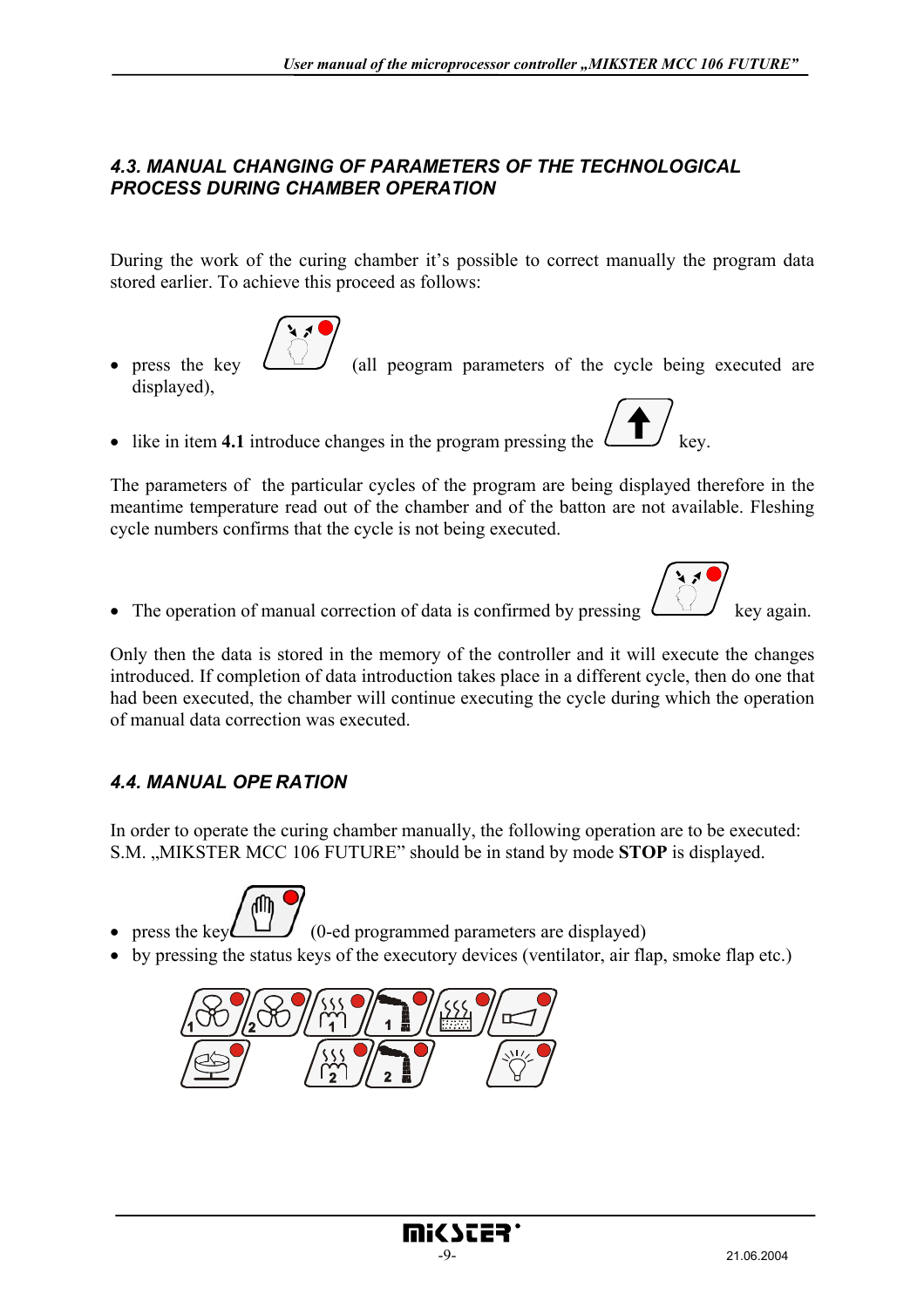

- set the devices, which are to start up after the  $k \rightarrow \infty$  key is pressed (devices which were set for switching on signal by blinking diode).
- Following item **4.1** set up the parameters of the process executed.

The chamber will start operating and the devices will be steered as required after the

key is pressed. Conditions of completing program in manual mode like in item **4.2.1.**

During execution of the manual program, the executory devices of the curing chamber may be switched ON and OFF at the users option.



# *5. SIGNALLING OF ERRORS AND BRAKES DOWN*

In case of break down status during the work of S.M. "MIKSTER MCC 106 FUTURE" the execution of the program is interrupted and word **ERROR** plus error's number are displayed; sound signal is also generated.

The signal may be switched off by pressing the key





# *LIST OF ERRORS SIGNALLED*

## **ERROR 17**

 **Cause of the error** - control input error signalled **Controller reaction** - depending on F12 (SET UP) If  $F12 = 0$  - error 17 control is switched of If  $F12 = 1$  - the chamber will continue working, error communicate is repeatedly displayed and the warning signal is on.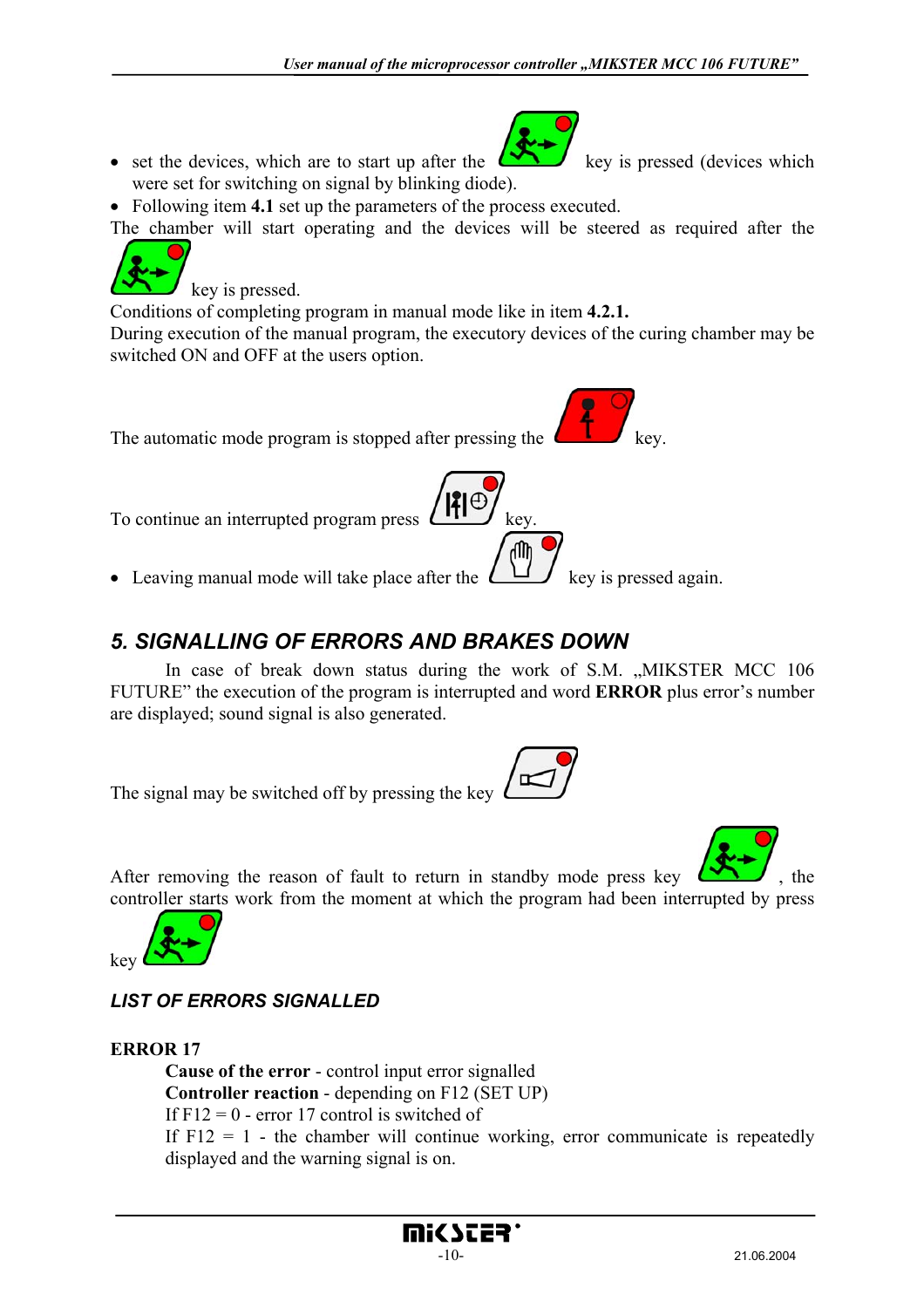If  $F12 = 2$  - execution of the program will be stopped, error communicate is displayed and the warning signal is on.

#### **ERROR 21**

 **Cause of the error** - exceeding temperature range

**Controller reaction** - stopping the work of the chamber, displaying error communicate, warning signal is generated.

#### **ERROR 25**

 **Cause of the error** - attempting to switch on both the ventilators at the same time while in the set up functions F4 blockade of such simultaneous switching on of both ventilators had been programmed

**Controller reaction** - stopping work of the chamber, displaying error communicate, warning signal is generated

#### **ERROR 30**

 **Cause of the error** - signalling RAM control sum

**Controller reaction** - error communicate is displayed repeatedly, automatic work mode can not be switched on.

**N.B.!** In case of this error, service should be called.

#### **ERROR 40**

 **Cause of the error** - signalling of a brake in automatic work mode, manual work mode or autostart caused by temporary a lack of supply.

 After supply re-emerges the controller checks the time of power supply . If it's longer than the value set up in F11, the controller will stop work and return to stand by mode **STOP** is displayed if the power supply break down. Time is shorter then F11, the controller will continue operation from the point at which the power supply had failed. **Controller reaction** - error communicate is displayed repeatedly.

**N.B.!** The communicate may be set (cleared) by pressing  $\qquad \qquad$  key. Fault to temperature probes is signalled by displaying



in the field of the damaged probe.

 If the above symbol is displayed in the field of humidity read out, whiled dry temperature probe is ok. it means that wet temperature probe is faulty.

# *6. SOUND SIGNALLING*

 During normal operation the sound signal is switched while switching on to the next cycle and after the technological process execution is completed is set by the service and is stored in the SET UP.

During an emergency (fault) the interrupted sound signal will be sounded until its manual

switched off by pressing the key .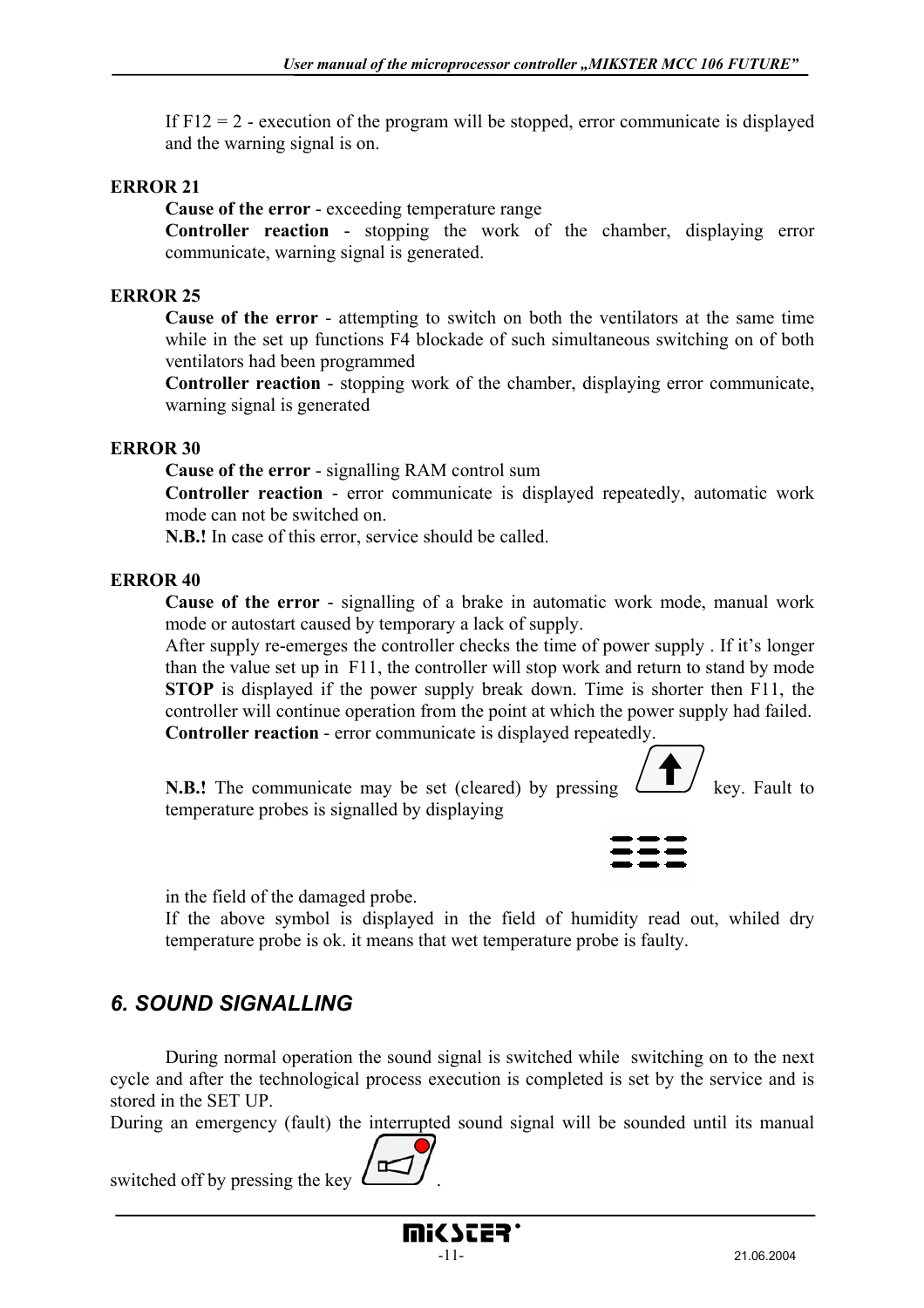# *7. CALIBRATION OF TEMPERATURE PROBES*

Temperature probes calibration should be performed as follows:

- PRESS AND HOLD THE KEY
- PRESS AND HOLD THE KEY
- LET THE KEY
- LET THE KEY



By pressing the key  $\Box$  proceed to the following tests of the controller. If in the cycle field of the display,  $\theta$ " is displayed it means that the controller is ready for temperature probe calibration.

The probe should probe put into water ice mix.

After temperature  $0^{\circ}$ C is set press the key  $(2^{\circ}$ 

Then you can follow to the calibration of the second probe by pressing the  $\ell$ Calibration is performed as above.



After calibration is completed press  $\left\langle \right\rangle$ , the parameters will be stored in the

controller memory.

Calibration of temperature probe for  $100^{\circ}$ C is performed by adjusting the potentiometers located at the back of the controller.

The probe should be put into boiling water and after putting the probe into boiling water adjust the potentiometer until 100 is displayed in the relevant channel.

# *8. PROGRAM EXECUTION - PAUSE*

If it's necessary to open the door of the chamber or to air it for a moment, you can use the PAUSE option during which the technological process is interrupted.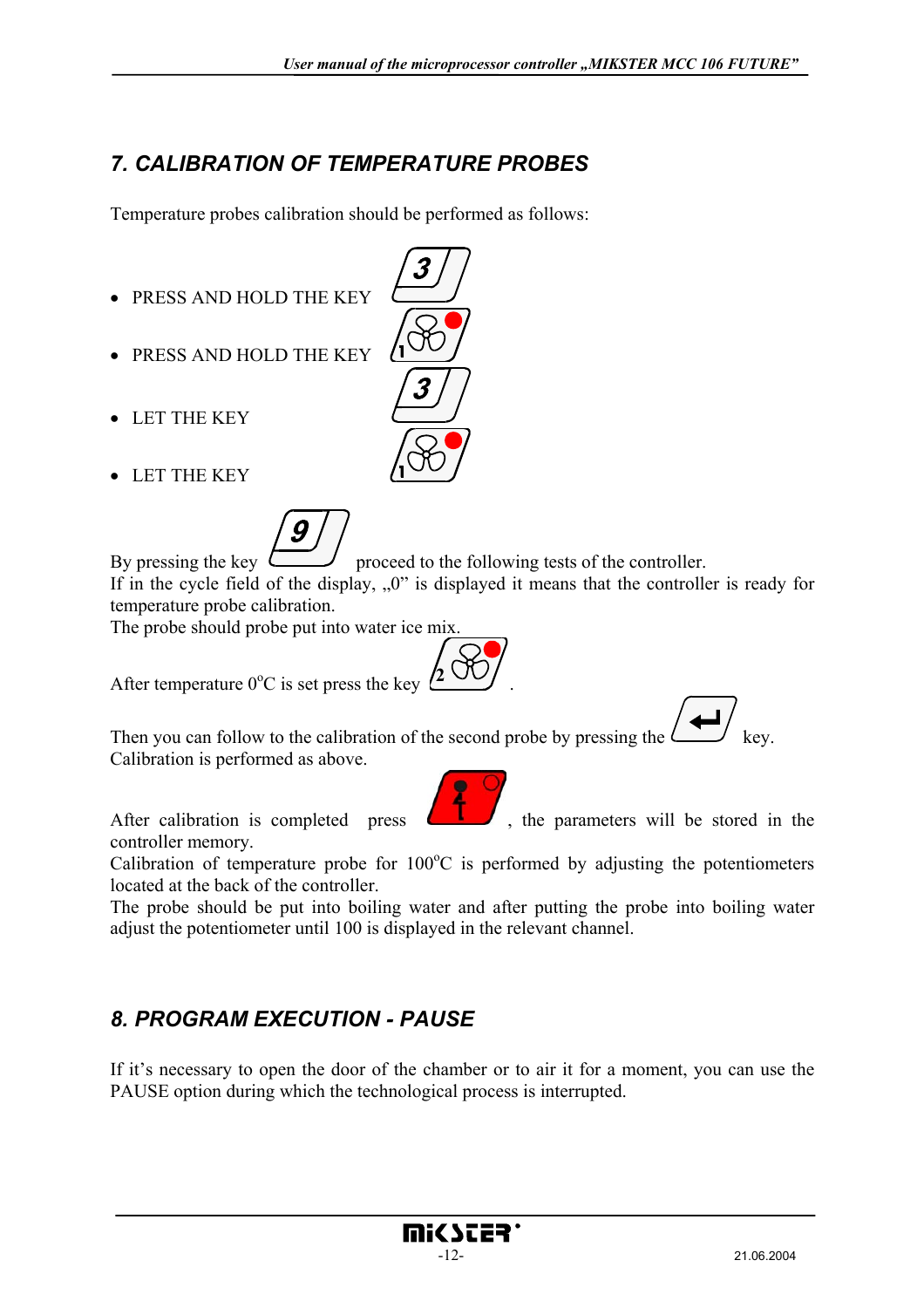The PAUSE mode can be switched on if the S.M. "MIKSTER MCC 106 FUTURE" is during

the execution of an automatic cycle. It is performed by pressing the  $\left(\frac{\mathbf{P}}{\mathbf{P}}\right)_{k \in \mathcal{N}}$ . (**PAUSE** will be displayed).

Ending the PAUSE is performed by pressing the  $\left(\frac{|\mathbf{P}|}{|\mathbf{P}|}\right)$  key again or after a time set up by service.

# *9. COMPLETING WORK OF THE CHAMBER*

To stop the automatic process press the

## *10. ADJUSTMENT THE TEMPERATURE GROVE* <sup>∆</sup>

S.M. "MIKSTER MCC 106 FUTURE" has the possibility of adjusting temperature grove as in the function of time (fish curing technology) or in the function of batton temperature (burning / par boiling in temperature difference). During storing a technological program in the field over  $\Delta$  inscription, enter the value of temperature grove in  $\mathrm{C/min}$  or the difference the temperatures between the temperature of the chamber and the temperature of the batton. If 0 value of the  $\Delta$  is introduced, the function of the temperature grove is not executed. Manner of execution of the algorithm of temperature grove adjustment is defined in function F22 SET UP.

Value of the function F21 SET UP

 $0 - \Lambda$  off

1 -  $\Delta$  in the function of time,

2 -  $\Delta$  in the function batton temperature.

# *11. REACTION TO EXCEEDING TEMPERATURE RANGE*

 The controller react to temperature limit being exceeded after which ERROR 21 is signalled. The temperature range is determined by the function F29 SET UP, in this function the value is stored by which the temperature may exceed the programmed value.

For example: IF THE PROGRAMMED VALUE IN THAT MOMENT IS  $60^{\circ}$ C AND THE VALUE OF FUNCTION F29 IS  $10^{0}$ C, THE ERROR WILL BE SIGNALLED IF THE TEMPERATURE READ OUT EXCEED  $70^{\circ}$ C.

# *12. TIMER START OF THE AUTO START PROGRAM*

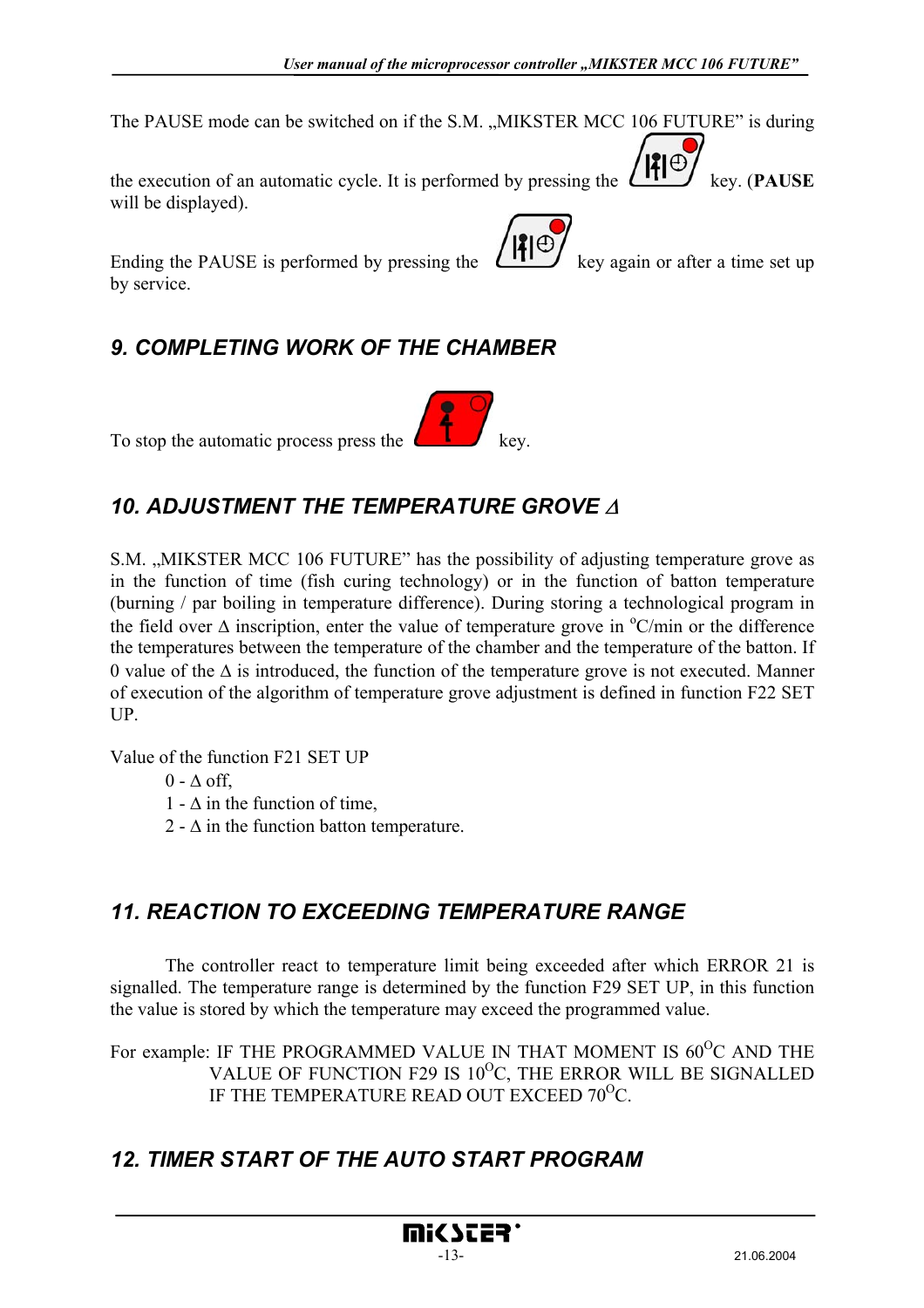The controller allows starting the technological process at any given time of the day. To perform the AUTO START function, act as follows:



• enter the values of the following parameters by pressing the numerical keys:

 program number, cycle number, process start up hour, process start up minute,



Successive pressing of the  $\Box$  key results in switching on to the next parameter being entered in a sequence:

program number ⇒ cycle number ⇒ auto start hour ⇒ auto start minute

The AUTO START function will be on after the  $\Box$  key is pressed. Diodes in AUTO START and START keys are blinking and a green diode is on on the keys AUTO START and STOP.



## *13. SETTING REAL TIME CLOCK*

To set real time clock, act as follows:



• by pressing the numerical keys enter the current hour and minute.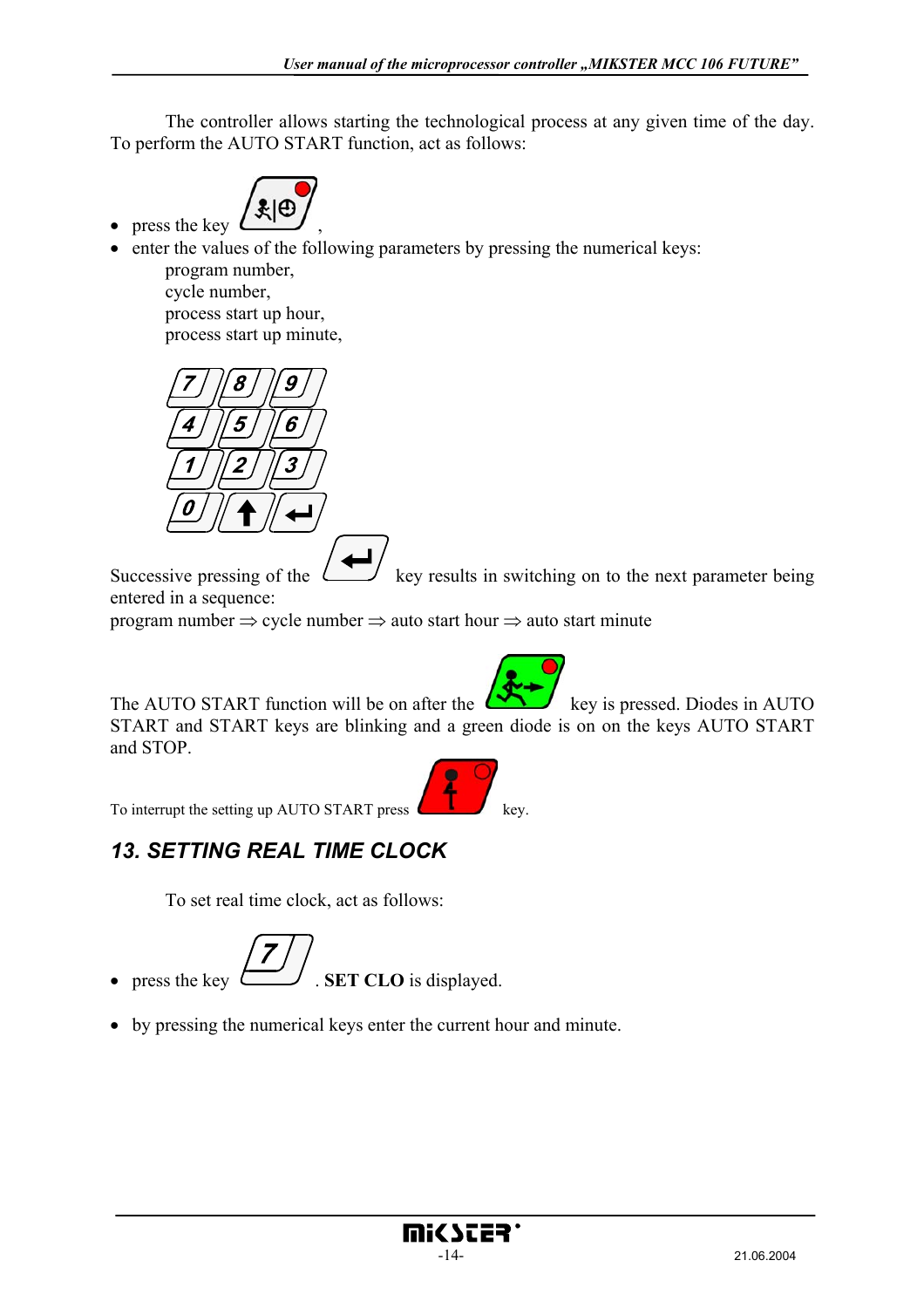



# *DESCRIPTION OF THE ALGORITHM OF TWO SET FOR - SET REGULATOR*  **TYPE 1**



 $ZAL = ON$  $WYL = OFF$  $chwi = momentary$ 

### **DESCRIPTION OF THE MEANINGS:**

Tod < (Tz - Hd) is the executed algorithm of pushing up the set up temperature, it means that the Rout = OFF output of the regulator is switched off when the momentary temperature set Tz momentary the output is switched on again Rout = ON after temperature drop is detected.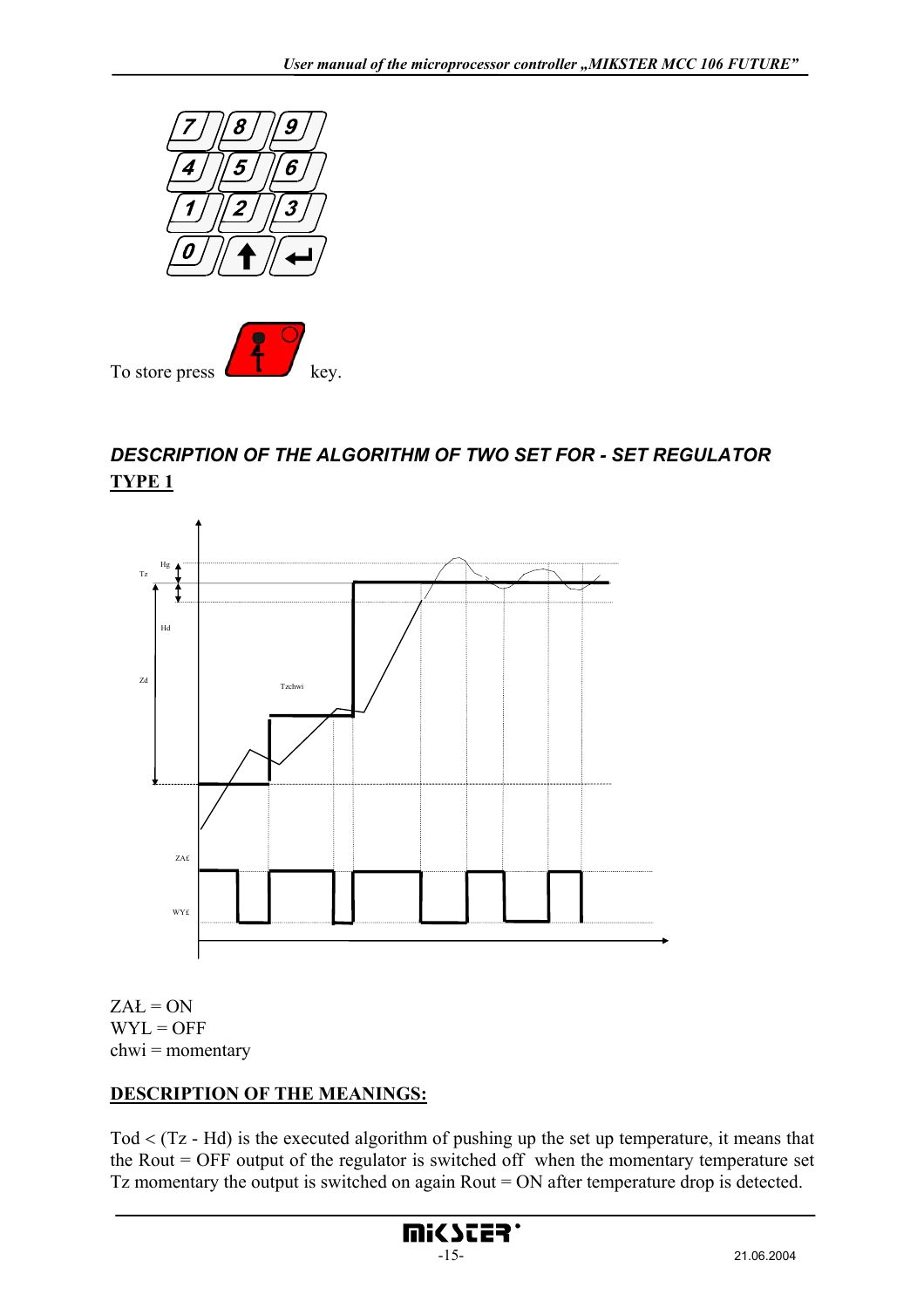Hg - Upper histeresis of the temperature regulator (F26 SET UP)

Hd - Lower histeresis of the temperature regulator (F25 SET UP)

Zd - Range of the operation of push up algorithm (F23 SET UP)

Tz - Set up temperature of the regulator

ZA£ - regulator output ON

WY£ - regulator output OFF

Tz momentary - Set up momentary temperature in relation to which temperature is being regulated.

#### **DESCRIPTION OF OPERATING**

Tod - Temperature read out (momentary) Rout - exit of temperature regulator

### **Case 1**

When  $Tod < Zd$ , Rout = ON

### **Case 2**

When  $\text{Tot} \geq \text{Zd}$  and the new momentary set up temperature  $\text{Tx}$  momentary is set determined at the same time  $Tz$  momentary =  $(Tz - Tod)/2$ . In case of setting the set up temperature Tz momentary  $\geq$  (Tz - Hd), then Tz momentary = Tz **Case 3**

When  $(Tz + Hd) \geq Tod > (Tz - Hd)$  in this case the switching off (Rout = OFF) takes place when temperature grove is detected; switching on  $(Rout = ON)$  takes place when temperature drop is detected (change of the status Rout is delayed by the time set in F24). **Case 4**

mic scea'

When  $Tod > (Tz + Hg)$  in this case regulator output is off (Rout = OFF).